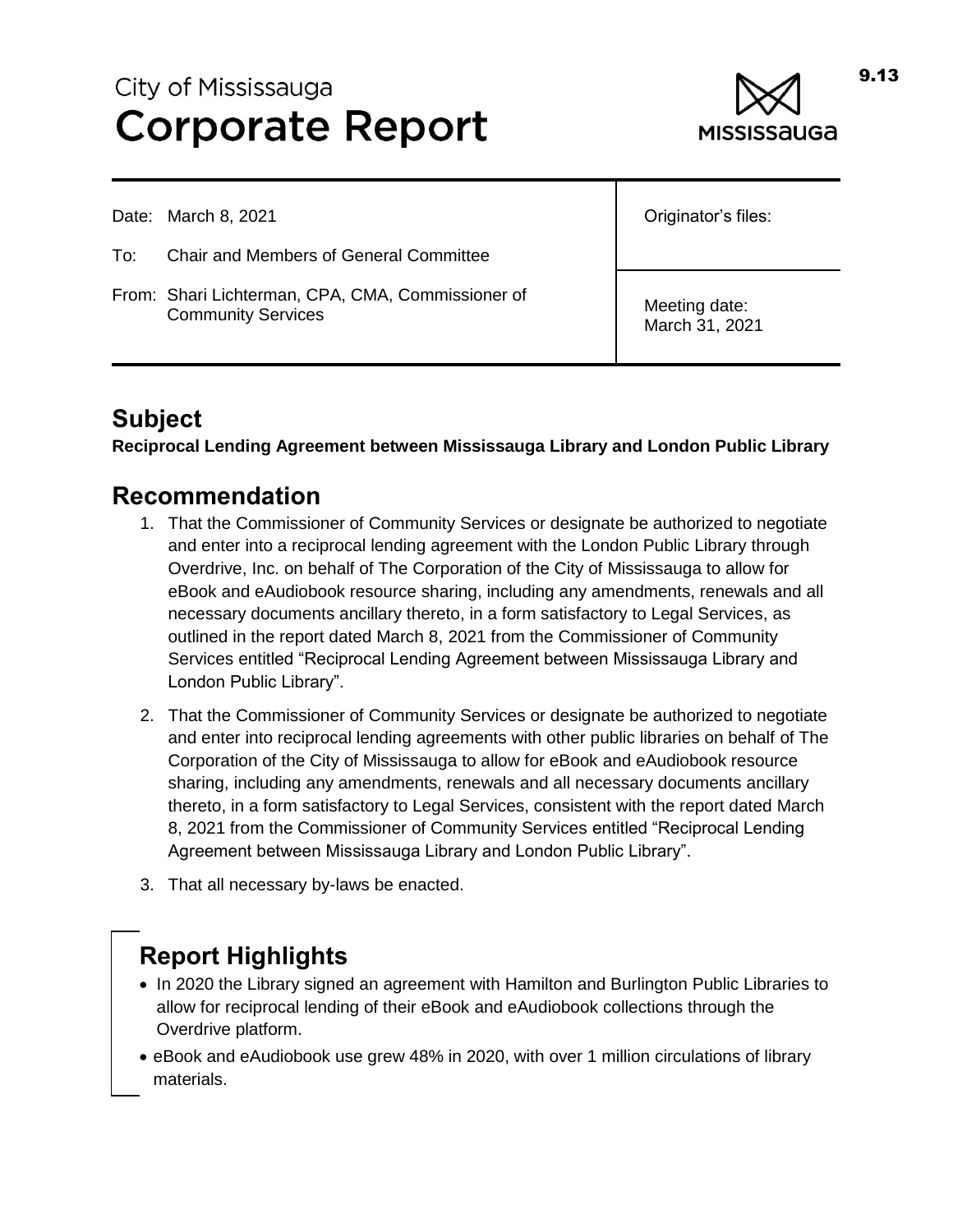- This agreement has been mutually beneficial for libraries and customers. Mississauga residents borrowed 59,004 items from the other libraries' collections and the two libraries borrowed 70,596 from Mississauga. Mississauga residents retain priority of the use of the items purchased by Mississauga before customers from other library systems.
- The Library is seeking the authority to extend the agreement to the London Public Library and for the authority to add libraries to the agreement in the future, subject to the same agreement terms and conditions.

#### **Background**

A core tenet of library services is to ensure equitable access to library materials of all formats. Physical materials have been shared through reciprocal lending agreements with other libraries known as Interlibrary Loan. A coordinated network and process exists to allow for customers to request items not currently available by their own library systems, without requiring the customer's library location to purchase the materials. This supports efficient use of library collections across the country and increased availability for research and pleasure reading. In 2020, Mississauga joined two other library systems in linking their eBook and eAudiobook collections through their shared platform Overdrive to allow for reciprocal borrowing between libraries. This resulted in a 66% increase in the number of titles available for Mississauga residents to borrow and a corresponding increase in the number of copies. As the program is configured to ensure that customers from the home library retain priority access to their own collections this has ensured our residents have not been negatively impacted by the arrangement. Other library systems have identified an interest in joining in the agreement. As a result the library is looking to extend the agreement to include other parties under the same terms.

# **Present Status**

Mississauga's eBook and eAudiobook usage continues to trend upwards with a 48% increase in usage from 2019 to 2020. In 2020 Mississauga circulated over 1 million eBooks and eAudiobooks for the first time with a circulation of 1,102,560 items. An analysis of the 2020 circulation shows that Mississauga residents borrowed 94% or 1,031,004 items from our collections and our partner libraries, Burlington and Hamilton borrowed a total of 70,596 items. Conversely, Mississauga residents have borrowed 59,004 items from the Hamilton and Burlington collections in 2020.

Mississauga's shared collection with Hamilton and Burlington currently includes 203,111 titles with 291,320 copies. The Library would like to enter into an agreement with the London Public Library to link our collections. This would make an additional 36,417 titles and 58,664 copies available to Mississauga residents through our existing platform and its mobile applications. Mississauga residents would be able to borrow 10 items at a time from linked libraries and place 5 holds on items. Mississauga residents would retain priority access for materials purchased by the Mississauga Library.